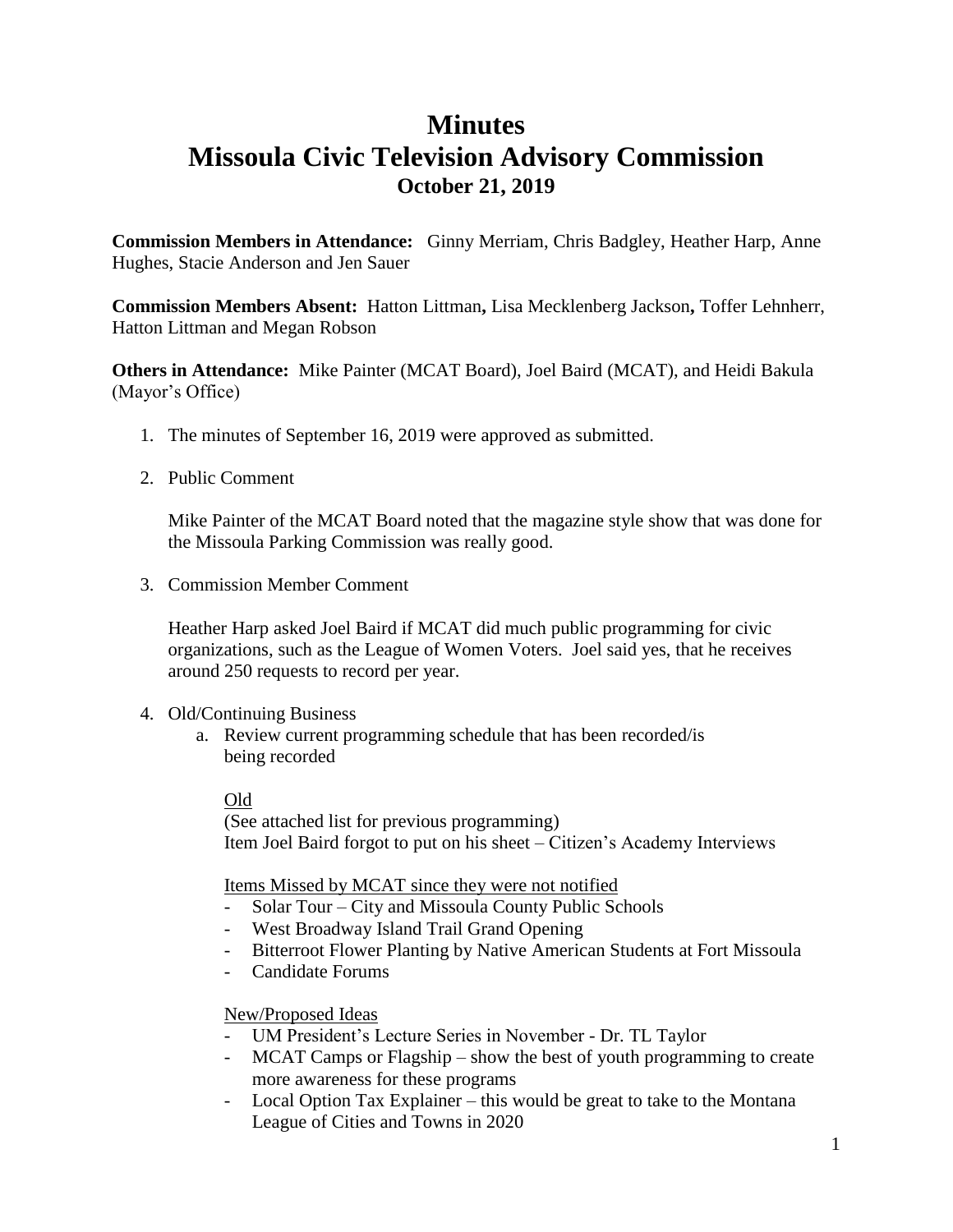- First Night
- Festival of Lights
- Festival of Remembrance Panel at UM
- Stringerama first Missoula County Public Schools orchestra concert

### 5. New Business

Respectfully submitted, Heidi Bakula Executive Assistant